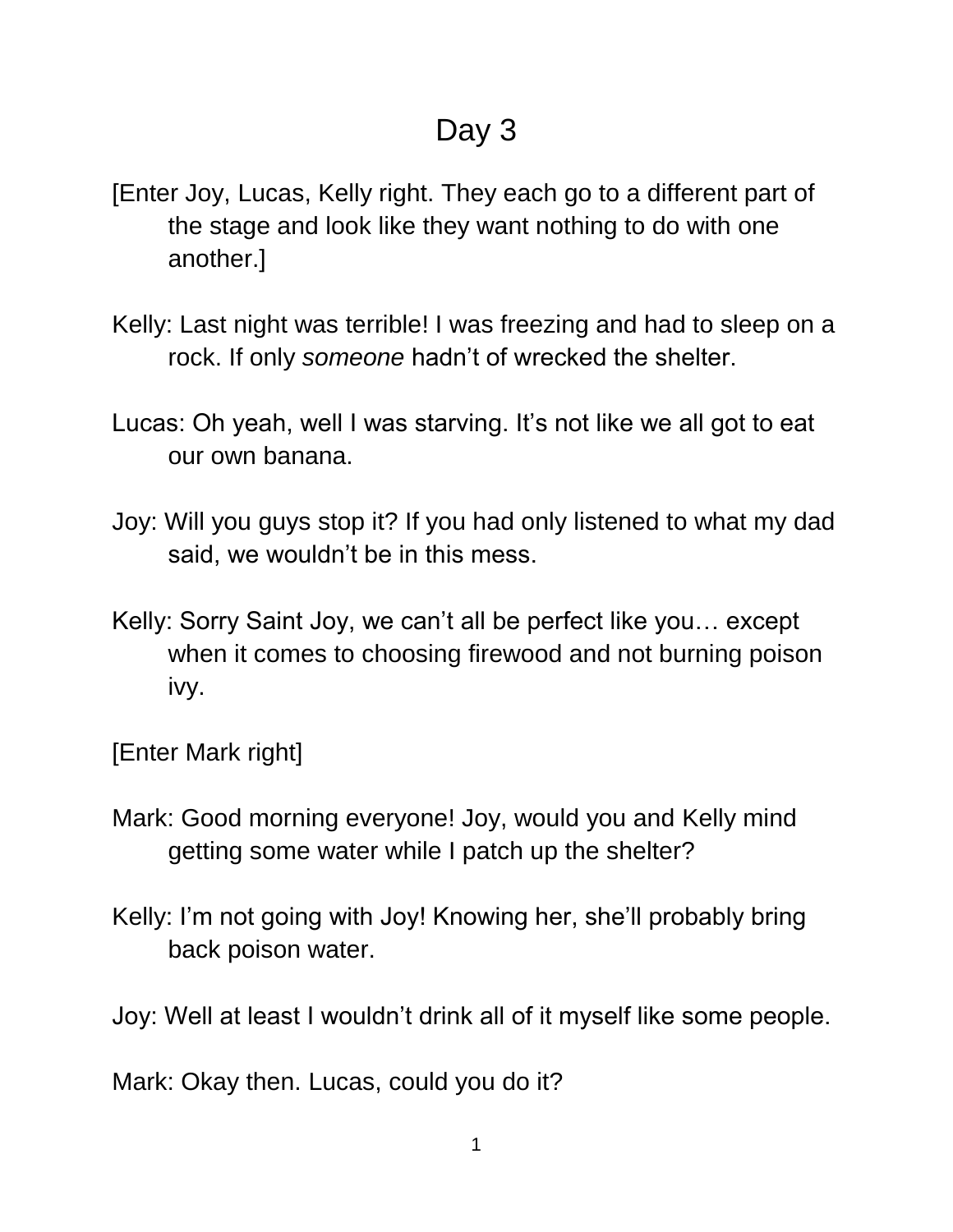Lucas: So now you're making me do all the work?

- Mark: Come on guys! You all made mistakes yesterday, sure. But you can't keep dwelling on them. You have to forgive each other. The Bible says…
- Kelly: [Mocking voice] *The Bible says this. The Bible says that.* I didn't come out here to be lectured by my lame uncle about what Jesus says.
- Joy: Well if my dad is so lame, then why don't you just leave? Nobody wants you here anyway.
- Kelly: Fine, I'm better off on my own anyway. Maybe I will leave. [She storms off left.]
- Joy: Good riddance! She was ruining everything.

Lucas: Hey, don't talk about my sister like that.

Joy: Why not? We're all thinking it. Or are you on her side?

Lucas: I don't think I'm on anyone's side.

- Joy: Of course not, you never stick up for anything. All you ever are is a follower.
- Lucas: Maybe I am, but I'm sure not going to follow you. Hey Kelly, wait for me! [He runs off left.]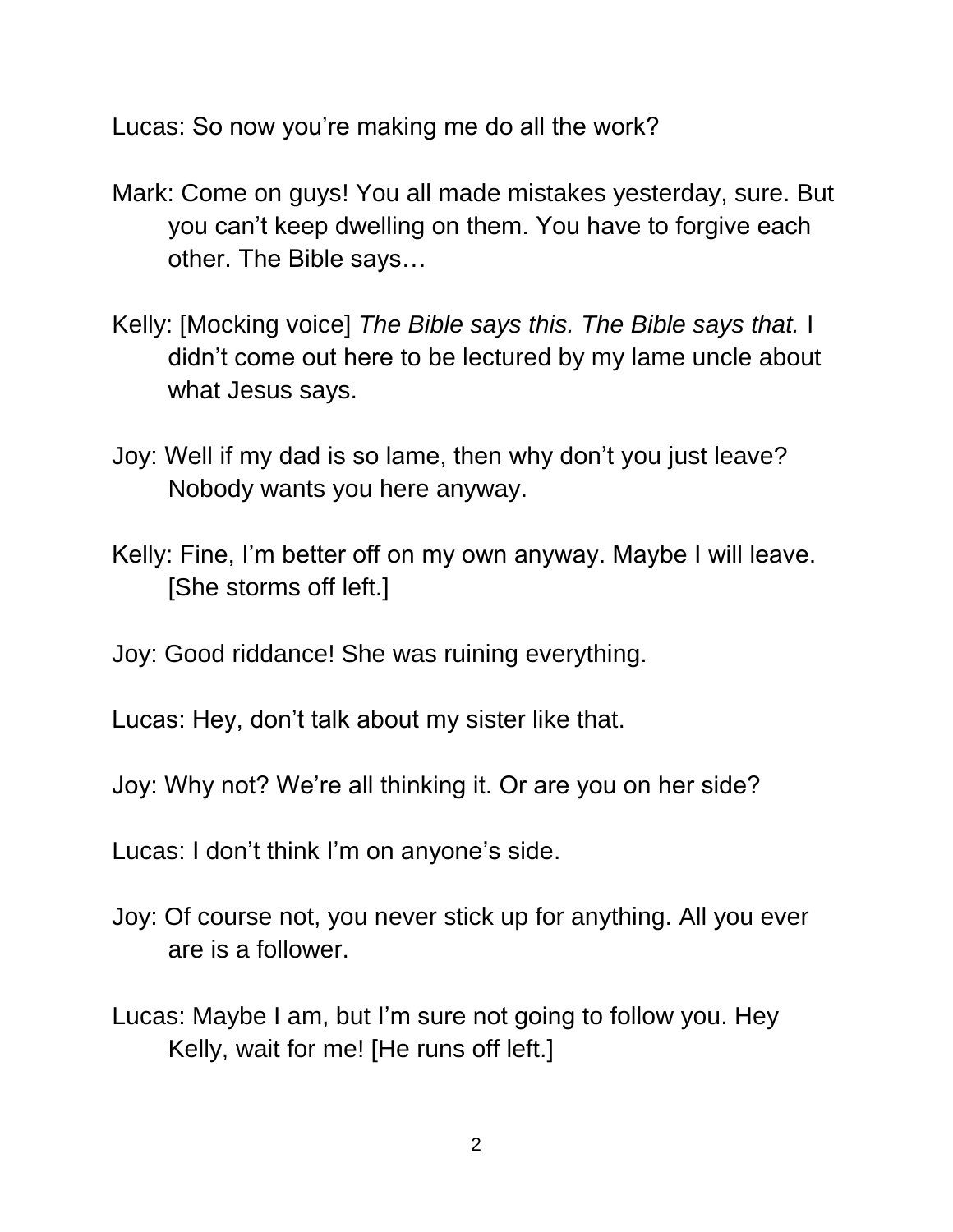- Mark: Joy, you know better than to speak that way to your cousins. We're supposed to love one another, like the Bible says.
- Joy: What was I supposed to do? This disaster is getting worse every minute. We were supposed to be on an amazing boat trip, but instead we're trapped on an island with no shelter, no fire, no food, and now Kelly and Lucas are tearing this family apart! What are we supposed to do?
- Mark: I don't know what's going to happen, but I do know that God will take care of us. Do you remember what I told you before you left?
- Joy: Don't forget to bring sunscreen?
- Mark: I told you to listen for the voice of God. Even out here, on a deserted island, He can speak to you. All you need to do is listen.

Joy: But how? I've never heard Him speak to me before.

Mark: I have. He's spoken to me in many different ways before. Sometimes He speaks through other people. Other times through His Word. I don't know how He'll speak to you, all I know is that if you listen, you'll hear from Him.

Joy: I still don't get it.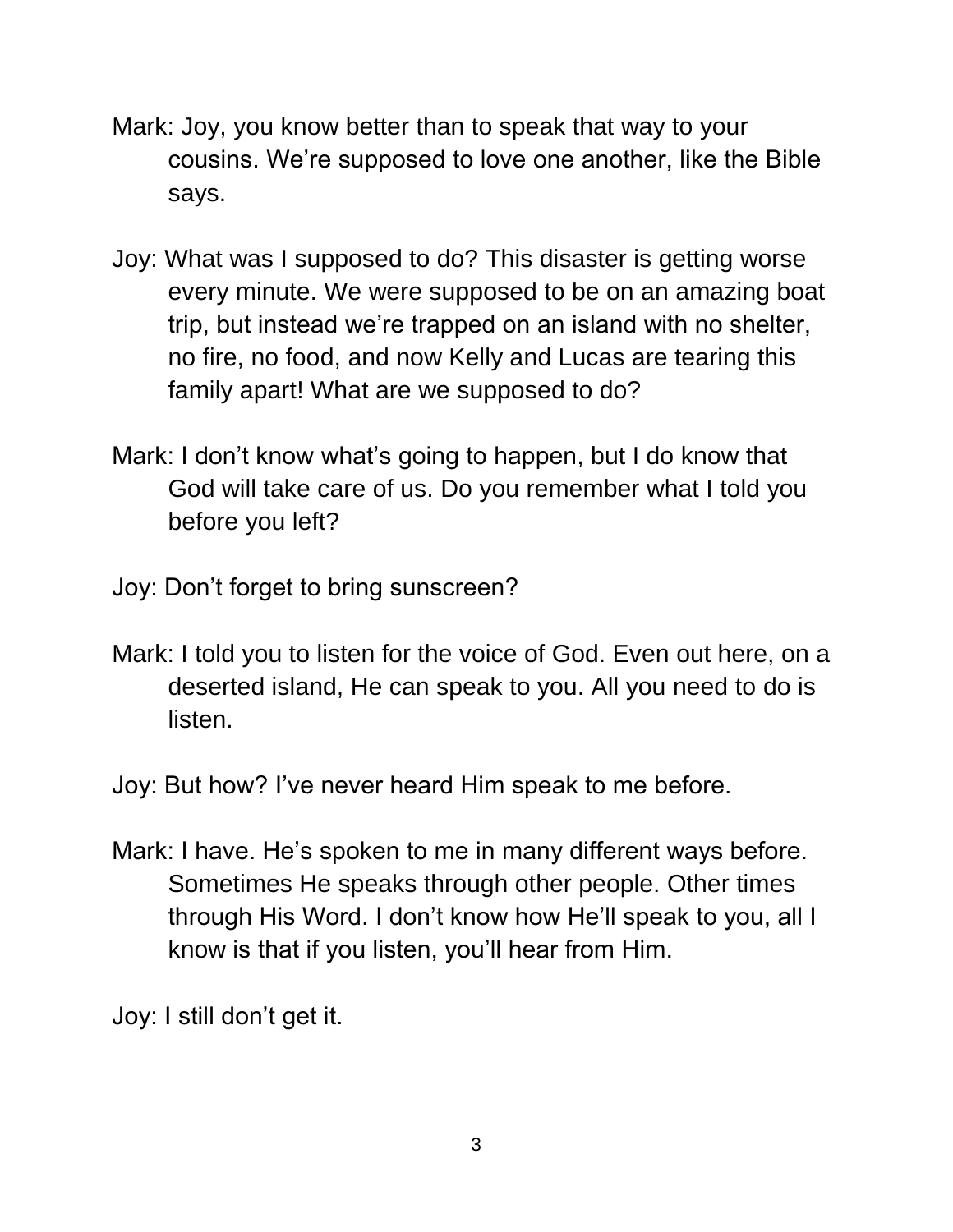Mark: Don't worry, Joy. You will. I'm going to keep an eye on them. Can you stay in the shelter while I'm gone?

Joy: Okay.

Mark: Thanks. I'll be back soon. [He exits left]

- Joy: God can speak to me, huh? I wonder what He would say. He would probably tell me that I'm right and that Lucas and Kelly are wrong. Well God, I'm listening. Tell me what you want to say. [She stands there for a while, waiting for a response.] Come on, God, speak to me. [She pauses again.] Nothing. I don't know what my dad was talking about. Kelly was right about one thing. God can't speak to me out here. I guess I might as well lay down by the shelter and take a nap. [She goes over to the shelter, sits down.] Wait, what's this? [She finds a Bible under her.] My dad's Bible? And it's bookmarked to a page. Let's see what it says. [She flips to a page, starts reading.] "Be kind to one another, tenderhearted, forgiving one another, even as God in Christ forgave you." [She reads a little more.] What is wrong with me? I was acting like the problem was with Kelly and Lucas, but I've been unkind to them and said some horrible things to them. I haven't forgiven them. Lord, I'm so sorry. Please help me to forgive my cousins. Help me to be kind to them. Please keep our family together. Amen. Hmm… I think I have an idea.
- [She goes over to the shelter and fixes it, then exits right. Enter Kelly left, followed by Lucas.]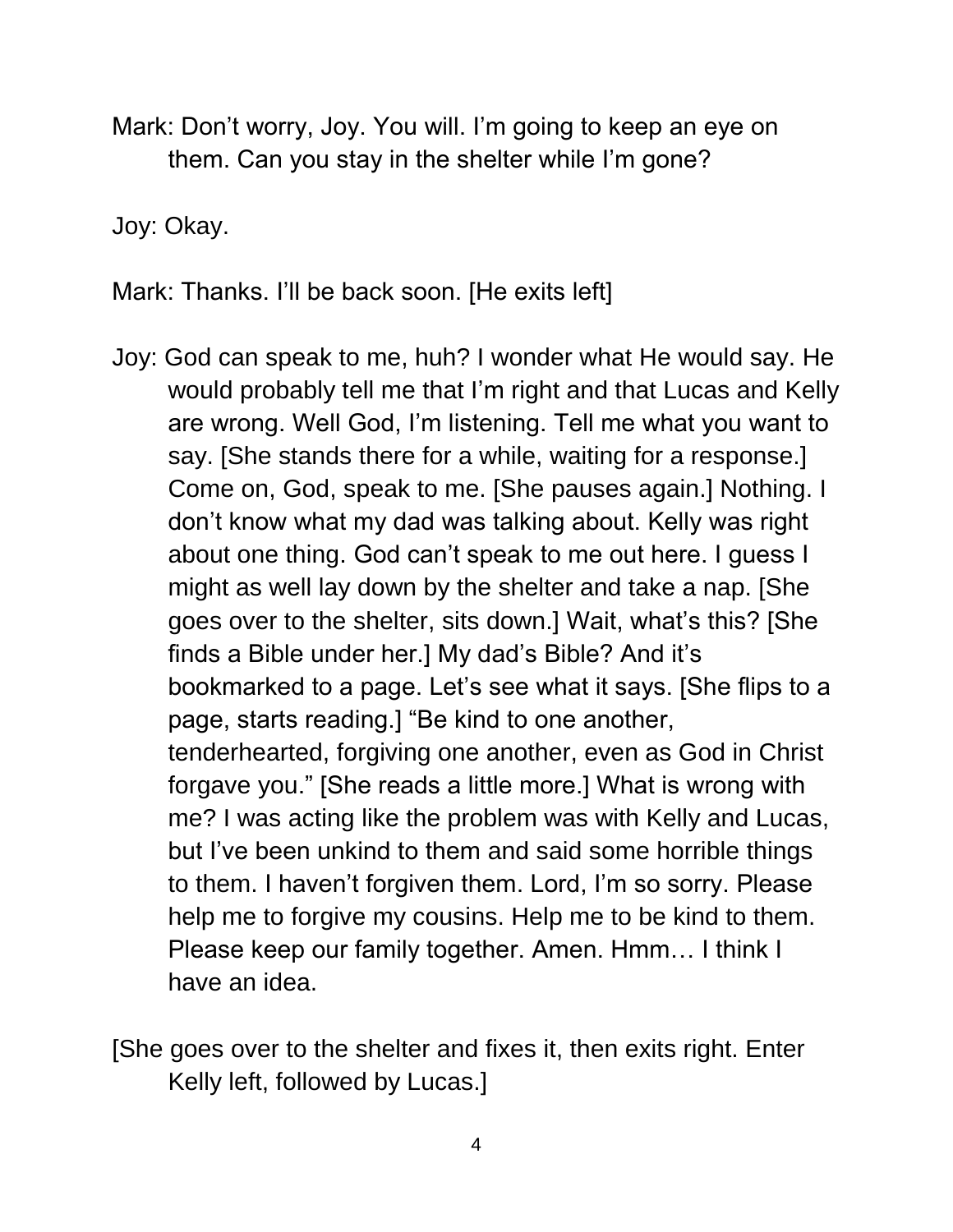Kelly: For the last time, stop following me!

Lucas: Where am I supposed to go?

Kelly: I don't know, build yourself a shelter. Oh wait, I forgot, you can't, it would just collapse.

Lucas: [Looking at the rebuilt shelter] Maybe not.

Kelly: Need I remind you what happened yesterday?

Lucas: Looks pretty good to me. See?

[Kelly looks over at the shelter and is shocked to see the shelter standing. Joy enters right carrying food and firewood.]

Joy: Oh hey guys! Do you want anything to eat? [Lucas runs over, grabs food, eats it. Kelly is not so sure.]

Lucas: Thanks Joy! This is delicious!

Kelly: What's all this about? Are you sure that food is safe?

Joy: I'm so sorry guys. I was really upset at you and said and did some unkind things. I acted like you were the ones who were wrong and didn't see that I had sinned as well. Then I found my dad's Bible and saw that it tells us to forgive each other and love one another and I realized that I wasn't doing that. I think the Lord was speaking to me through the Bible and telling me that what I was doing was wrong. So I decided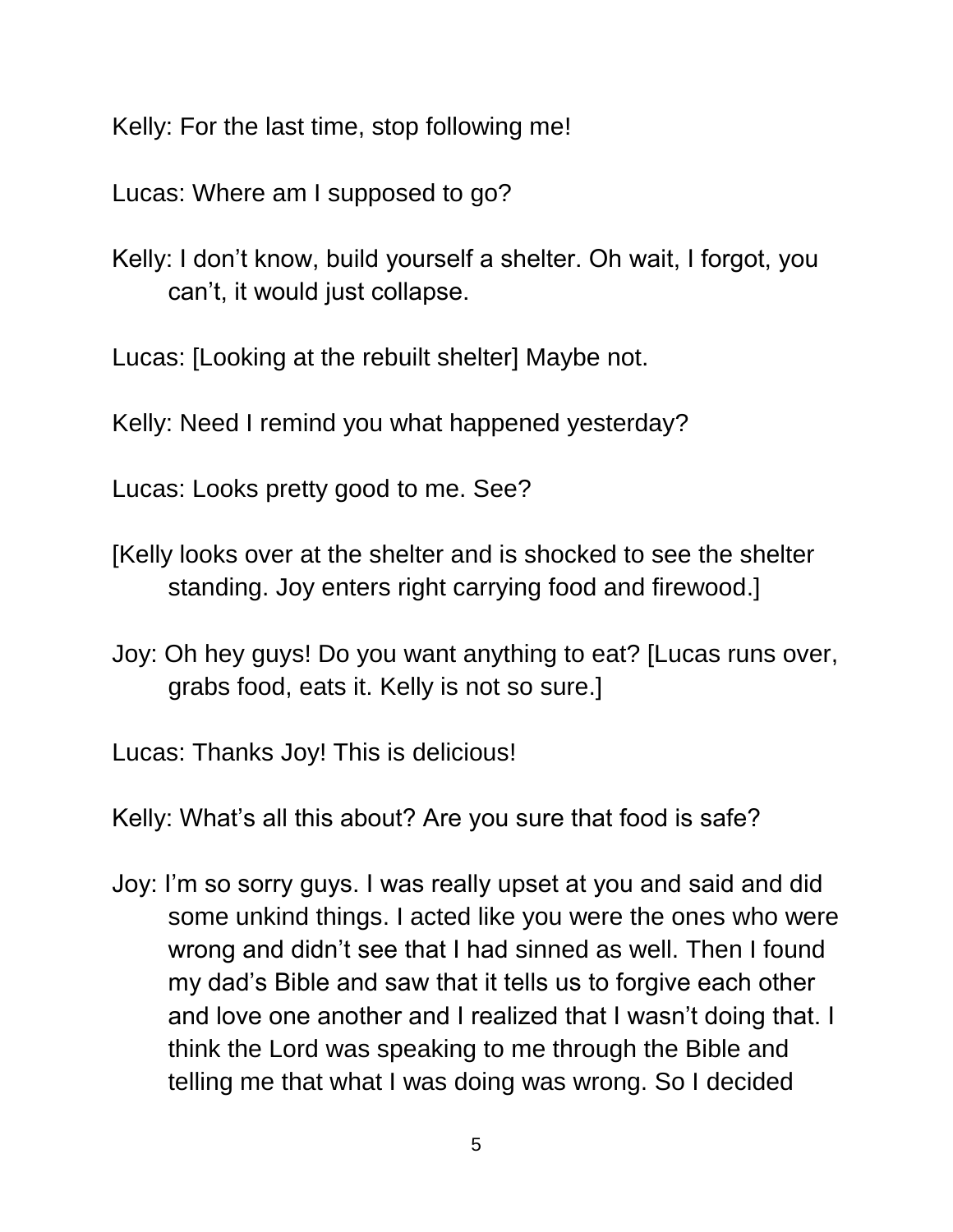that I should apologize and make it up to you someway. I rebuilt the shelter and then went to grab some food and firewood. Don't worry, I made sure it wasn't poison ivy this time. Again, I'm really sorry. Would you please forgive me?

Lucas: Of course we forgive you, Joy. You're our cousin! I'm sorry too. I didn't mean to say all those things. Please forgive me.

Joy: I forgive you too, Lucas!

- Kelly: Oh, please! Now you're falling for that "God is speaking to me" mumbo-jumbo too? You read an old book and now you think you can talk to some magical person you've never met before? Give me a break! I'm not falling for any of this love and forgiveness stuff. There's no way I'm sleeping in that thing tonight and having it collapse in my sleep. I'm sleeping over there by myself. [She exits left.]
- Lucas: Don't worry Joy, I'll go talk to her. Kelly, come back! [He exits left. Enter Mark right.]

Mark: I'm proud of you, Joy.

Joy: What do you mean?

Mark: I heard what you said to your cousins as I was walking over. Sounds like God really spoke to you.

Joy: Kelly doesn't seem to think so.